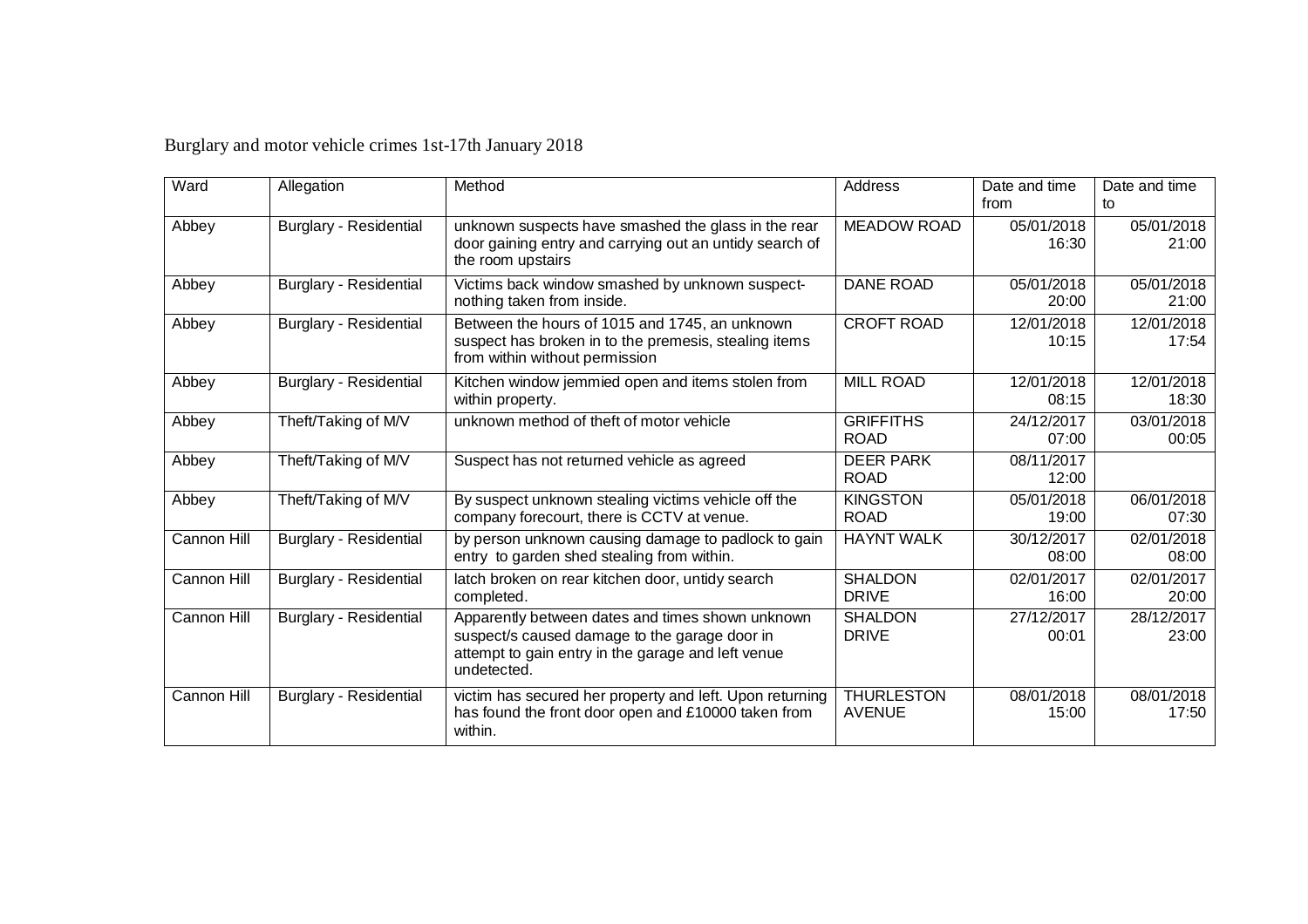| Cannon Hill             | <b>Burglary - Residential</b> | Group of youths have climbed a low chain link fence<br>from morden park to the rear of hillcross avenue. The<br>youths have then forced a garage shed open and then<br>been disturbed by member of public and run off. | <b>HILLCROSS</b><br><b>AVENUE</b>   | 16/01/2018<br>16:00 | 16/01/2018<br>16:05 |
|-------------------------|-------------------------------|------------------------------------------------------------------------------------------------------------------------------------------------------------------------------------------------------------------------|-------------------------------------|---------------------|---------------------|
| Cannon Hill             | <b>Burglary - Residential</b> | Garage door at the back of victim's house been<br>damaged by person(s) unknown. Nothing appears to<br>have been taken                                                                                                  | <b>HILLCROSS</b><br><b>AVENUE</b>   | 16/01/2018<br>06:30 | 16/01/2018<br>16:50 |
| Colliers<br>Wood        | <b>Burglary - Residential</b> | By unknown suspects gaining access to the venue via<br>the kitchen window and taking a watch from within.                                                                                                              | <b>COURTNEY</b><br><b>ROAD</b>      | 02/01/2018<br>05:00 | 02/01/2018<br>14:00 |
| Colliers<br>Wood        | <b>Burglary - Residential</b> | victim1 left the address with a small back window open.<br>When she returned she discovered an untidy search<br>has been carried out and a ring was missing.                                                           | <b>DEVONSHIRE</b><br><b>ROAD</b>    | 12/01/2018<br>15:45 | 12/01/2018<br>19:00 |
| Colliers<br>Wood        | <b>Burglary - Residential</b> | Between the hours of 1330 and 2130 hours, suspect<br>has entered property by breaking window and stole a<br>quantity of jewellery from within without permission                                                       | <b>EAST GARDENS</b>                 | 12/01/2018<br>13:30 | 12/01/2018<br>21:30 |
| Colliers<br>Wood        | <b>Burglary - Residential</b> | Burglary where entry gained by smashed glass panel in<br>back door. Untidy search carried out in main bedroom                                                                                                          | <b>CHRISTCHURCH</b><br><b>CLOSE</b> | 12/01/2018<br>08:30 | 12/01/2018<br>18:15 |
| <b>Colliers</b><br>Wood | <b>Burglary - Residential</b> | Unknown suspect gained entry to the property either<br>via an insecure front door or using a key. No signs of<br>forced entry.                                                                                         | <b>ROBINSON</b><br><b>ROAD</b>      | 12/01/2018<br>08:30 | 12/01/2018<br>22:40 |
| Colliers<br>Wood        | Theft/Taking of M/V           | By unknown suspects taking vehicle shown between<br>times and it being found abandoned near nearby park,<br>with no damage.                                                                                            | <b>ACRE ROAD</b>                    | 02/01/2018<br>23:00 | 03/01/2018<br>15:00 |
| Colliers<br>Wood        | Theft/Taking of M/V           | Vehicle was stolen, from where/when last left secured<br>by Victim                                                                                                                                                     | <b>CAVENDISH</b><br><b>ROAD</b>     | 03/01/2018<br>20:00 | 04/01/2018<br>07:00 |
| Colliers<br>Wood        | Theft/Taking of M/V           | Victim reporting theft of motor vehicle from location<br>between times shown.                                                                                                                                          | <b>CARTER ROAD</b>                  | 14/01/2018<br>21:00 | 15/01/2018<br>06:30 |
| Cricket<br>Green        | <b>Burglary - Residential</b> | Victim has had jewellery taken from a jewellery box in<br>his bedroom that was kept in a wooden draw next to<br>the door.                                                                                              | <b>ROSLYN CLOSE</b>                 | 13/11/2017<br>12:00 | 31/12/2017<br>20:30 |
| Cricket<br>Green        | <b>Burglary - Residential</b> | Residential property broken into, property stolen.                                                                                                                                                                     | PHIPPS BRIDGE<br><b>ROAD</b>        | 02/01/2018<br>17:00 | 03/01/2018<br>20:00 |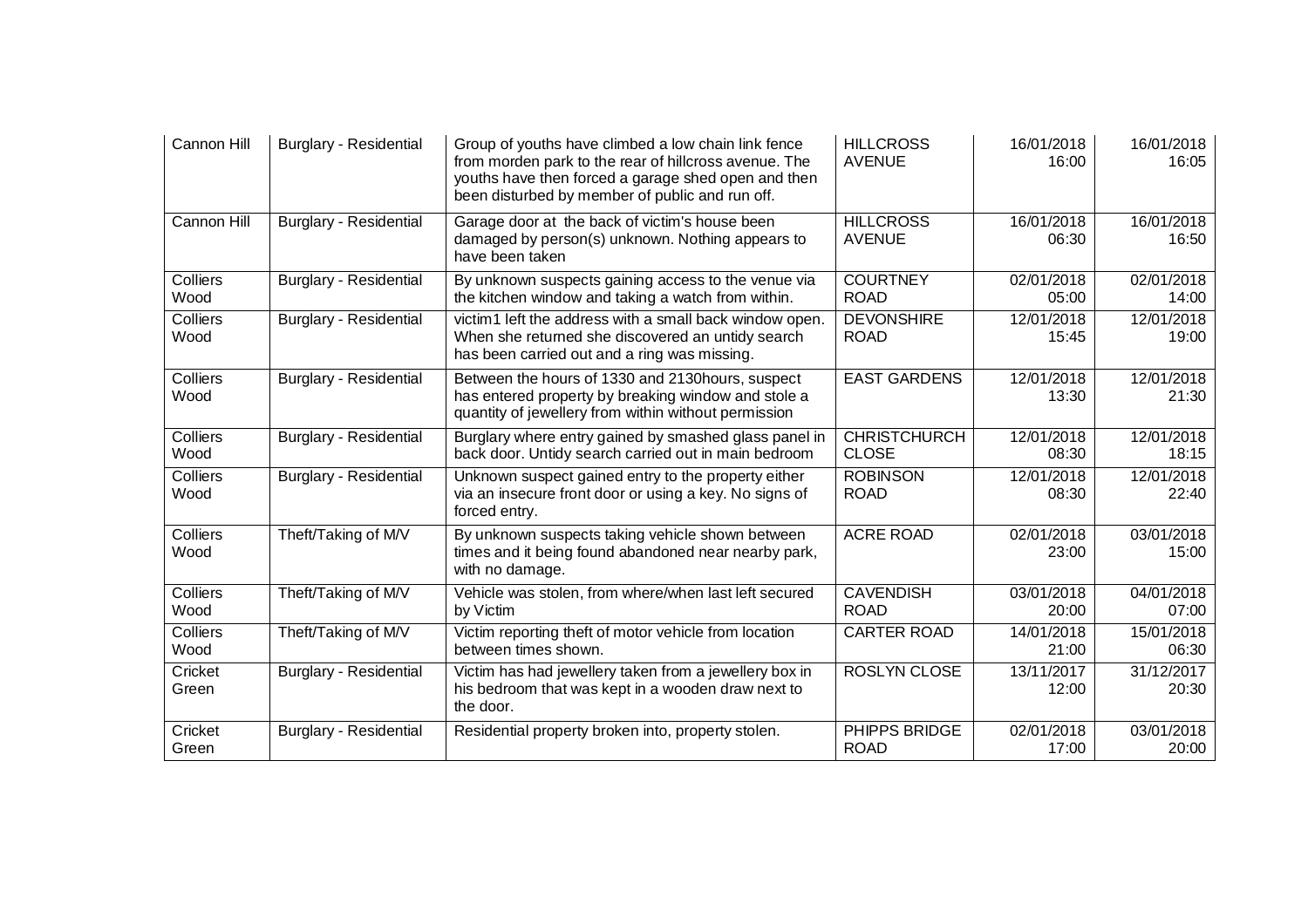| Cricket<br>Green | <b>Burglary - Residential</b> | by suspects unknown unlocking the victim garden gate<br>and gaining access to the garage and conducting<br>untidy search but nothing taken      | <b>BARON GROVE</b>                    | 08/01/2018<br>02:30 |                     |
|------------------|-------------------------------|-------------------------------------------------------------------------------------------------------------------------------------------------|---------------------------------------|---------------------|---------------------|
| Cricket<br>Green | <b>Burglary - Residential</b> | Suspect broke into victims garage and stole bicycle and<br>70 DVDs.                                                                             | <b>HOMEFIELD</b><br><b>GARDENS</b>    | 09/01/2018<br>00:01 | 12/01/2018<br>10:54 |
| Cricket<br>Green | Theft/Taking of M/V           | By unknown suspect taking the vehicle from the venue.                                                                                           | <b>ELLIS ROAD</b>                     | 28/12/2017<br>17:00 | 02/01/2018<br>11:00 |
| Dundonald        | <b>Burglary - Residential</b> | Suspect attempted to gain entry but made off after<br>victim challenged him                                                                     | <b>NEWTON ROAD</b>                    | 08/01/2018<br>11:26 | 08/01/2018<br>11:28 |
| Dundonald        | Theft/Taking of M/V           | by unknown suspects taking vehicle from where it was<br>left locked and secure                                                                  | <b>DENNIS PARK</b><br><b>CRESCENT</b> | 03/01/2018<br>17:00 |                     |
| Figges<br>Marsh  | <b>Burglary - Residential</b> | Front door forced open. Untidy search.                                                                                                          | <b>SADLER CLOSE</b>                   | 03/01/2018<br>09:30 | 03/01/2018<br>17:45 |
| Figges<br>Marsh  | <b>Burglary - Residential</b> | Victims left address at approximately 11:00 hours and<br>left the balcony door unlocked. Came home to find they<br>had been burgled.            | SPENCER ROAD                          | 08/01/2018<br>11:00 | 08/01/2018<br>20:00 |
| Figges<br>Marsh  | <b>Burglary - Residential</b> | suspect unknown has attempted to break into property<br>causing damage to door.                                                                 | <b>AVENTINE</b><br><b>AVENUE</b>      | 11/01/2018<br>08:00 | 11/01/2018<br>16:00 |
| Graveney         | <b>Burglary - Residential</b> | By suspects unknown entering venue causing no<br>damage, possibly by rear first floor window and stealing<br>property during an un-tidy search. | <b>ASHBOURNE</b><br><b>ROAD</b>       | 30/12/2017<br>19:30 | 01/01/2018<br>10:30 |
| Graveney         | <b>Burglary - Residential</b> | Residential burglary- entry gained by forcing open front<br>door at 1230 hours. Nothing stolen. Disturbed by<br>occupier.                       | <b>ASHBOURNE</b><br><b>ROAD</b>       | 03/01/2018<br>12:25 | 03/01/2018<br>12:35 |
| Graveney         | <b>Burglary - Residential</b> | female suspect has taken the victims lap-top and<br>charger.                                                                                    | <b>HILL ROAD</b>                      | 04/01/2018<br>16:00 | 04/01/2018<br>16:15 |
| Graveney         | <b>Burglary - Residential</b> | unknown suspect has attempted to gain entry to venue<br>via damaging the rear metal bi folding door frame. Entry<br>not gained.                 | <b>HEATON ROAD</b>                    | 31/12/2017<br>00:01 | 06/01/2018<br>09:00 |
| Graveney         | <b>Burglary - Residential</b> | Unknown person forced wooden panel off front door<br>into a building site and took tools and television                                         | <b>INGLEMERE</b><br><b>ROAD</b>       | 07/01/2018<br>18:00 | 08/01/2018<br>08:30 |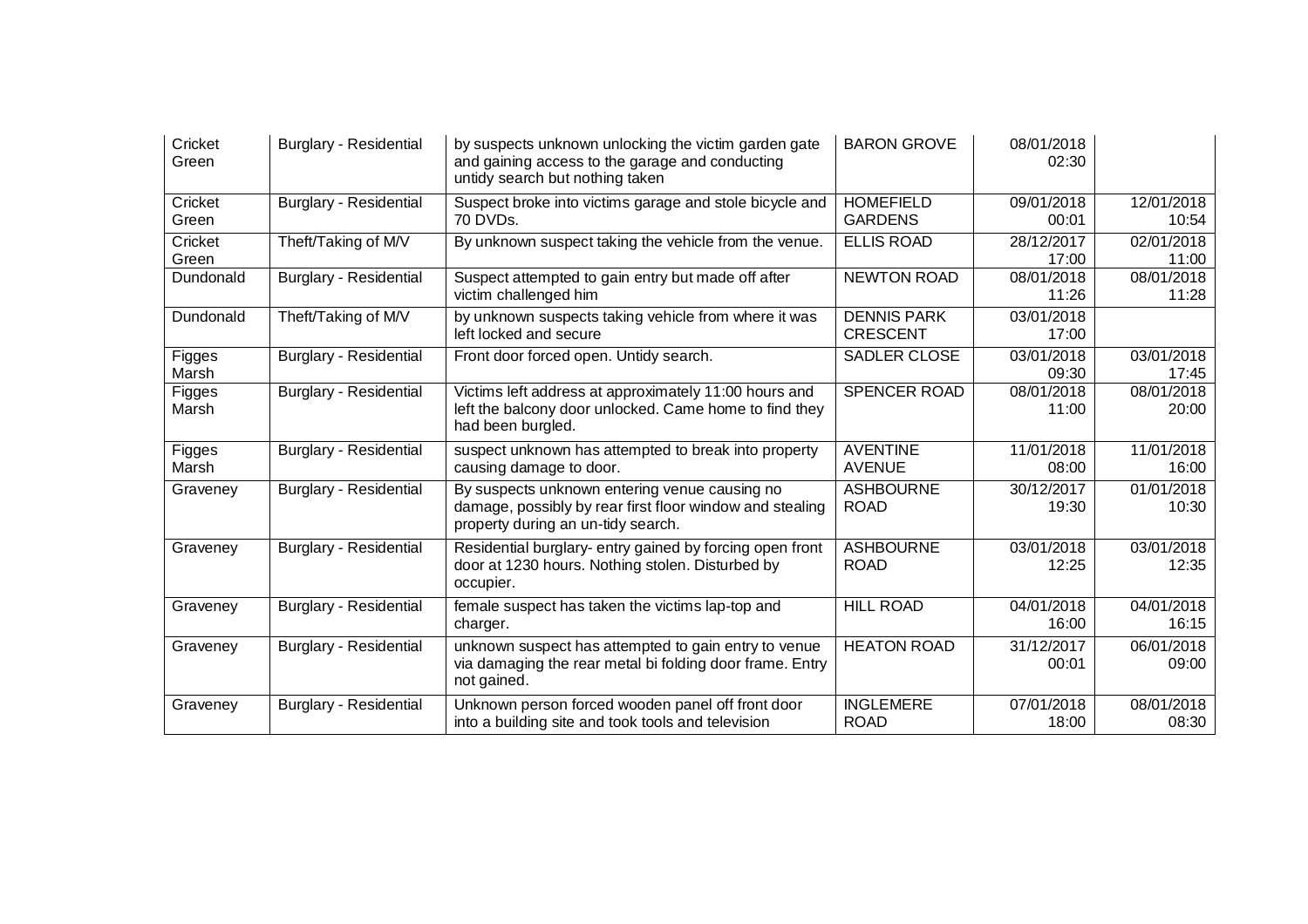| Graveney           | Theft/Taking of M/V           | suspect has damaged the rear window of the vehicle<br>and stolen it                                                                                                                                                            | <b>MITCHAM</b><br><b>INDUSTRIAL</b><br>ESTATE,<br><b>STREATHAM</b><br><b>ROAD</b> | 08/01/2018<br>17:56 |                     |
|--------------------|-------------------------------|--------------------------------------------------------------------------------------------------------------------------------------------------------------------------------------------------------------------------------|-----------------------------------------------------------------------------------|---------------------|---------------------|
| Graveney           | Theft/Taking of M/V           | By suspects unknown stealing victim van                                                                                                                                                                                        | <b>RIDGE ROAD</b>                                                                 | 10/01/2018<br>18:00 | 15/01/2018<br>21:00 |
| Hillside           | <b>Burglary - Residential</b> | Victims house has been broken into. Items stolen from<br>the bedroom and untidy search in the kitchen.                                                                                                                         | <b>LAKE ROAD</b>                                                                  | 04/01/2018<br>11:15 | 04/01/2018<br>23:00 |
| <b>Hillside</b>    | Theft/Taking of M/V           | Unknown suspect steals victims scooter from venue by<br>unknown means                                                                                                                                                          | <b>SOUTHDOWN</b><br><b>ROAD</b>                                                   | 08/01/2018<br>08:00 | 08/01/2018<br>20:00 |
| Hillside           | Theft/Taking of M/V           | motor bike stolen over night. Keys NOT taken.                                                                                                                                                                                  | <b>SPRINGFIELD</b><br><b>ROAD</b>                                                 | 14/01/2018<br>18:30 | 15/01/2018<br>12:30 |
| Lavender<br>Fields | <b>Burglary - Residential</b> | Forced rear entry, window in door smashed, climbed<br>through, window in internal door smashed, disturbed by<br>occupier before suspects entered house any further                                                             | <b>OAKWOOD</b><br><b>AVENUE</b>                                                   | 05/01/2017<br>17:30 | 05/01/2017<br>17:40 |
| Lavender<br>Fields | <b>Burglary - Residential</b> | victim1 left the location locked and secured. When he<br>returned from his Christmas trip discovered the rear<br>window broken and an untidy search carried out<br>upstairs                                                    | <b>WESTERN</b><br><b>ROAD</b>                                                     | 17/12/2017<br>15:00 | 06/01/2018<br>01:00 |
| Lavender<br>Fields | Burglary - Residential        | By suspects gaining entry to victims property and taking<br>items from within                                                                                                                                                  | <b>RUNNYMEDE</b>                                                                  | 05/01/2018<br>18:00 | 05/01/2018<br>21:30 |
| Lavender<br>Fields | <b>Burglary - Residential</b> | Caller reporting that her home has been burgled, caller<br>left at 0800hrs and just returned. No sign of forced<br>entry and there has been an untidy search inside.                                                           | <b>LIBERTY</b><br><b>AVENUE</b>                                                   | 08/01/2018<br>08:00 | 08/01/2018<br>18:12 |
| Lavender<br>Fields | <b>Burglary - Residential</b> | Unknown offenders have used a tool to gain access to<br>the property via a downstairs window, there has then<br>been an untidy search of the bedroom.                                                                          | <b>KENNET</b><br><b>SQUARE</b>                                                    | 09/01/2018<br>08:30 | 09/01/2018<br>17:40 |
| Lavender<br>Fields | <b>Burglary - Residential</b> | Caller reporting the theft of his bike (apart from the rear<br>wheel) and a ladder from outside his flat - the main<br>door of the building is insecure due to it being damaged<br>- unknown if the Council have been informed | <b>OAKMEAD</b><br><b>PLACE</b>                                                    | 16/01/2018<br>18:00 | 17/01/2018<br>06:45 |
| Lavender<br>Fields | Theft/Taking of M/V           | By unknown suspect taking a Ford Transit                                                                                                                                                                                       | <b>CHURCH ROAD</b>                                                                | 04/01/2018<br>11:30 | 04/01/2018<br>13:00 |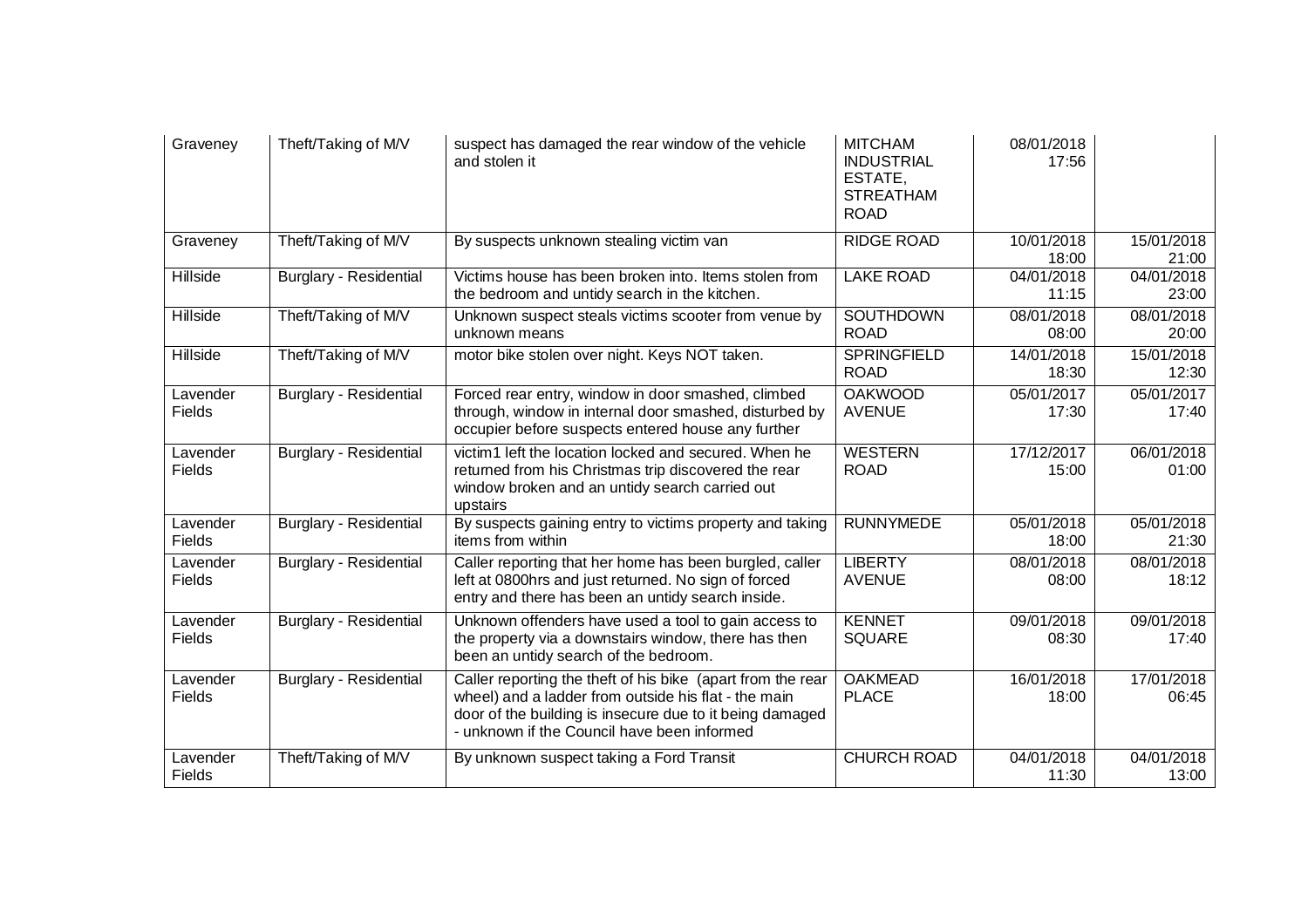| Longthornton       | <b>Burglary - Residential</b> | Suspects have entered the property from the rear,<br>smashed the back door window to gain entrance to<br>property were by an untidy search was conducted. | <b>WINDERMERE</b><br><b>ROAD</b>   | 06/01/2018<br>17:00 | 06/01/2018<br>23:40 |
|--------------------|-------------------------------|-----------------------------------------------------------------------------------------------------------------------------------------------------------|------------------------------------|---------------------|---------------------|
| Longthornton       | <b>Burglary - Residential</b> | Break in via rear glass door, untidy search, items taken                                                                                                  | <b>ROSEMEAD</b><br><b>AVENUE</b>   | 07/01/2018<br>08:15 | 07/01/2018<br>19:40 |
| Longthornton       | <b>Burglary - Residential</b> | By suspect/s unknown forcing entry to the victims<br>house and once inside making off with property                                                       | <b>ROSEMEAD</b><br><b>AVENUE</b>   | 11/01/2018<br>18:31 |                     |
| Longthornton       | <b>Burglary - Residential</b> | Unknown suspect(s) broken into terrace property by<br>smashing the rear patio doors. No known property<br>taken.                                          | <b>WINDERMERE</b><br><b>ROAD</b>   | 11/01/2018<br>07:40 | 11/01/2018<br>18:45 |
| Longthornton       | <b>Burglary - Residential</b> | Rear window in property was smashed and an untidy<br>search conducted and suspect left through front door.                                                | <b>ROWAN</b><br><b>CRESCENT</b>    | 11/01/2018<br>08:20 | 11/01/2018<br>21:20 |
| Longthornton       | Theft/Taking of M/V           | motor vehicle taken from location                                                                                                                         | <b>GROVE ROAD</b>                  | 01/01/2018<br>03:00 | 01/01/2018<br>09:00 |
| Longthornton       | Theft/Taking of M/V           | motor vehicle parked on the street had been stolen                                                                                                        | <b>STANFORD</b><br><b>ROAD</b>     | 01/01/2018<br>15:00 | 02/01/2018<br>14:30 |
| Longthornton       | Theft/Taking of M/V           | theft of motor vehicle unknown method unknown<br>suspect                                                                                                  | <b>SUNNYMEAD</b><br><b>AVENUE</b>  | 06/01/2018<br>21:00 | 07/01/2018<br>02:37 |
| Longthornton       | Theft/Taking of M/V           | unknown suspect has stolen the inft vehicle                                                                                                               | <b>MANOR WAY</b>                   | 08/01/2018<br>17:15 | 09/01/2018<br>00:40 |
| Lower<br>Morden    | <b>Burglary - Residential</b> | <b>INFORMANT HAS DISCOVERED ALL HIS TOOLS</b><br>HAVE BEEN STOLEN FROM HIS SHED IN THE<br>GARDEN ---- THEY HAVE JUMPED VIA A<br><b>NEIGHBOURS GATE</b>    | <b>QUEEN MARY</b><br><b>AVENUE</b> | 12/01/2018<br>18:00 | 13/01/2018<br>10:30 |
| <b>Merton Park</b> | <b>Burglary - Residential</b> | by person unknown gaining entry to private garage and<br>taking items from within without consent or knowledge                                            | <b>MOSTYN ROAD</b>                 | 03/01/2018<br>16:00 | 03/01/2018<br>19:00 |
| <b>Merton Park</b> | <b>Burglary - Residential</b> | Suspect has claimed to be from Merton Community<br>nurses and gained entry to property                                                                    | WINDERMERE<br><b>AVENUE</b>        | 12/01/2018<br>14:00 | 12/01/2018<br>14:00 |
| <b>Merton Park</b> | Theft/Taking of M/V           | By person unknown making off with victim's unattended<br>vehicle by means unknown                                                                         | <b>KINGSTON</b><br><b>ROAD</b>     | 03/01/2018<br>19:20 | 03/01/2018<br>19:25 |
| <b>Merton Park</b> | Theft/Taking of M/V           | by suspect unknown taking motorbike from outside<br>location                                                                                              | <b>GRASMERE</b><br><b>AVENUE</b>   | 14/01/2018<br>21:00 | 15/01/2018<br>09:00 |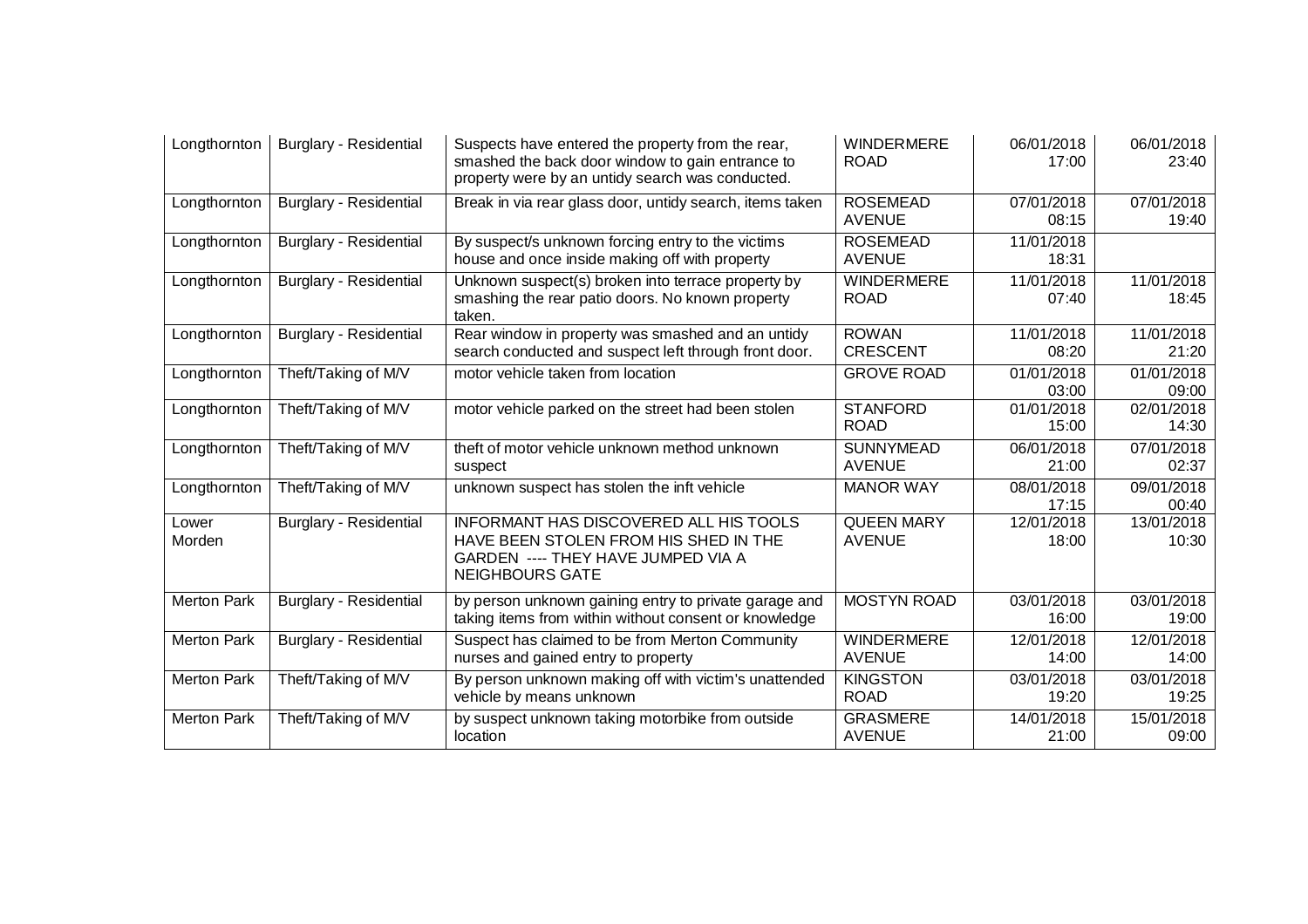| Pollards Hill | <b>Burglary - Residential</b> | By suspect gaining entry into block by means unknown<br>and then forcing door of first floor flat using flat headed<br>tool, inside untidy search made and property removed,<br>exit via same                                         | <b>BRECON CLOSE</b>                | 15/12/2017<br>17:00 | 04/01/2018<br>11:45 |
|---------------|-------------------------------|---------------------------------------------------------------------------------------------------------------------------------------------------------------------------------------------------------------------------------------|------------------------------------|---------------------|---------------------|
| Pollards Hill | <b>Burglary - Residential</b> | BRICK USED TO SMASH GLASS PANE IN FRONT<br>DOOR - outer pane of double glazed unit smashed only                                                                                                                                       | <b>KENT CLOSE</b>                  | 04/01/2018<br>23:30 | 05/01/2018<br>09:00 |
| Pollards Hill | Theft/Taking of M/V           | victims car has been stolen from outside his home<br>address. No suspects seen                                                                                                                                                        | <b>MANOR ROAD</b>                  | 02/01/2018<br>16:00 | 03/01/2018<br>08:00 |
| Pollards Hill | Theft/Taking of M/V           | By unknown suspect removing and taking victim<br>vehicle from outside his home address without his<br>authority.                                                                                                                      | <b>HOLLY WAY</b>                   | 13/12/2017<br>12:00 | 12/01/2018<br>08:30 |
| Pollards Hill | <b>Burglary - Residential</b> | unknown offender(s) approach terraced house from the<br>street, climb wall into rear garden, break window of rear<br>door, enter and conduct an untidy search, steal items<br>and make off in an unknown direction.                   | <b>GALPINS ROAD</b>                | 16/01/2018<br>12:00 | 17/01/2018<br>00:30 |
| Ravensbury    | <b>Burglary - Residential</b> | By unknown suspects entering property possibly from<br>the rear conservatory door, gone through every single<br>draw and cupboard in the house. Have stolen 2 cars, 2<br>TVs and possible jewellery. Rear door has been left<br>open. | <b>EDWARD</b><br><b>AVENUE</b>     | 27/12/2017<br>07:00 | 01/01/2018<br>10:00 |
| Ravensbury    | <b>Burglary - Residential</b> | SHED BURGLED BY THREE LADS WHO WERE<br><b>SEEN BY NEIGHBOURS</b>                                                                                                                                                                      | <b>RIVERSIDE</b><br><b>DRIVE</b>   | 10/01/2018<br>12:00 | 10/01/2018<br>13:00 |
| Ravensbury    | <b>Burglary - Residential</b> | Unknown suspects have smashed side door kitchen<br>window to gain entry. Untidy search of the upstairs.<br>Cash, jewellery and laptop stolen. Exit via side gate.                                                                     | <b>WANDLE ROAD</b>                 | 16/01/2017<br>08:15 | 16/01/2018<br>20:00 |
| Ravensbury    | Theft/Taking of M/V           | by unknown suspect taking victim's vehicle from his<br>driveway overnight                                                                                                                                                             | <b>RAVENSBURY</b><br><b>AVENUE</b> | 07/01/2018<br>19:20 | 08/01/2018<br>08:20 |
| Ravensbury    | Theft/Taking of M/V           | moped has been stolen and found parked up, engine<br>running with no keys by member of the public.<br>Recovered by victims friend.                                                                                                    | <b>NEWMINSTER</b><br><b>ROAD</b>   | 15/01/2018<br>10:00 | 17/01/2018<br>01:30 |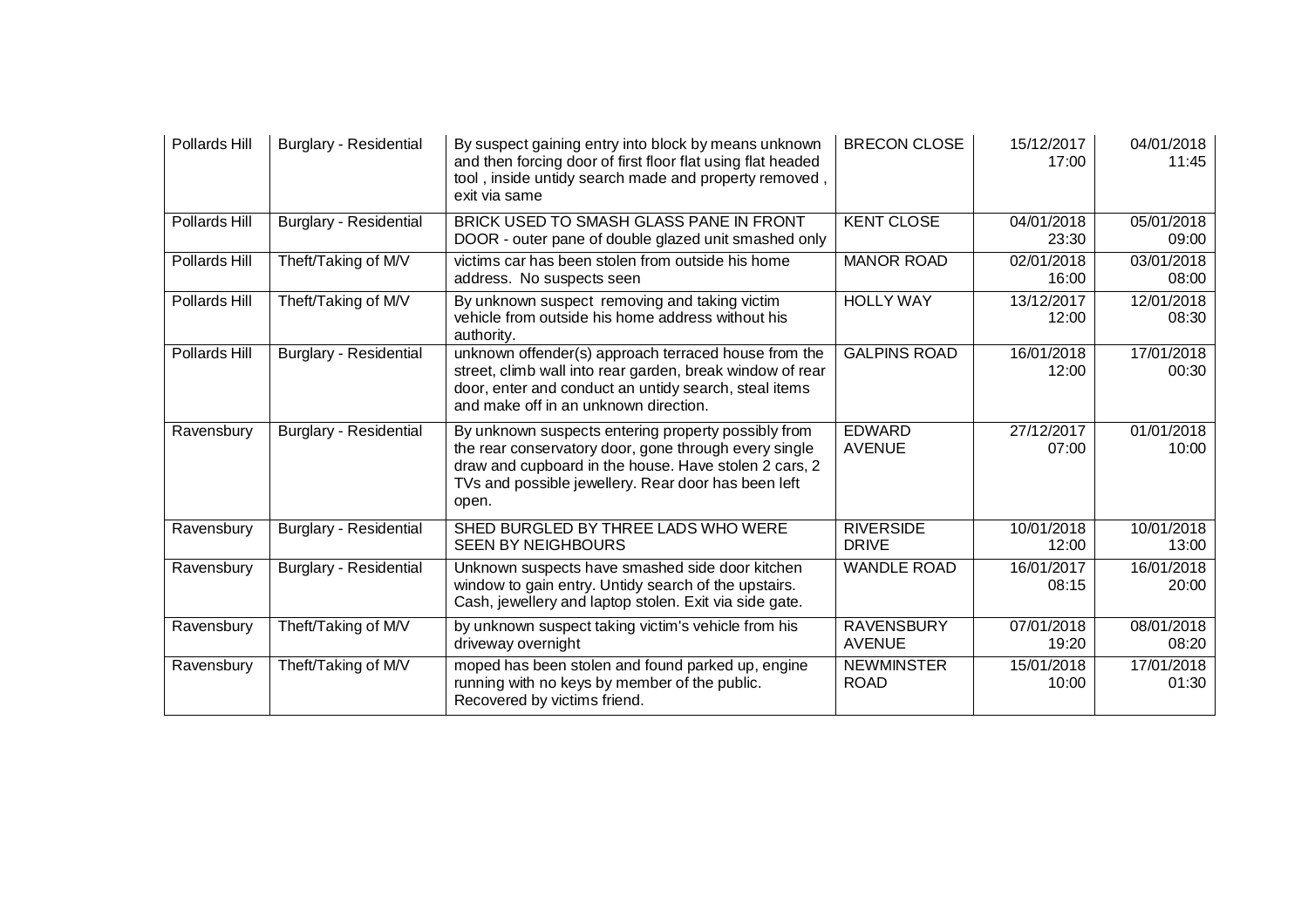| Raynes Park | <b>Burglary - Residential</b> | by unknown suspect attempting to break into the<br>victims home, and then actually breaking into a storage<br>cupboard that is in the victims garden and stealing a<br>pedal cycle from it | PERTH CLOSE                      | 24/12/2017<br>12:00              |                     |
|-------------|-------------------------------|--------------------------------------------------------------------------------------------------------------------------------------------------------------------------------------------|----------------------------------|----------------------------------|---------------------|
| Raynes Park | <b>Burglary - Residential</b> | <b>Burg Res</b>                                                                                                                                                                            | <b>PEPYS ROAD</b>                | 07/01/2018<br>18:00              | 08/01/2018<br>13:45 |
| Raynes Park | <b>Burglary - Residential</b> | by known suspect, victims front door to flat has been<br>broken into and property taken.                                                                                                   | <b>PANMUIR ROAD</b>              | 10/11/2017<br>00:01              | 10/11/2017<br>23:59 |
| Raynes Park | Theft/Taking of M/V           | by unknown suspect tasking vehicle from where it was<br>left locked parked and secure                                                                                                      | <b>COTTENHAM</b><br>PARK ROAD    | 28/12/2017<br>09:00              | 02/01/2018<br>09:00 |
| Raynes Park | Theft/Taking of M/V           | Vehicle stolen from outside pharmacy whilst victim1<br>was delivering medicine.                                                                                                            | <b>LAMBTON ROAD</b>              | 05/01/2017<br>17:30              | 05/01/2017<br>17:35 |
| Raynes Park | Theft/Taking of M/V           | by suspect unknown taking vehicle from driveway                                                                                                                                            | PEPYS ROAD                       | $\overline{05}/01/2018$<br>17:26 | 05/01/2018<br>19:26 |
| Raynes Park | Theft/Taking of M/V           | by suspect unknown taking victim vehicle from location                                                                                                                                     | <b>RICHMOND</b><br><b>ROAD</b>   | 15/01/2018<br>17:00              | 16/01/2018<br>09:30 |
| St Helier   | <b>Burglary - Residential</b> | Terrace house broken into via front door. Goods to<br>approximate value of £1100 taken                                                                                                     | <b>HYDE WALK</b>                 | 08/01/2018<br>21:30              | 09/01/2018<br>05:45 |
| St Helier   | Theft/Taking of M/V           | victim stated that his moped has been stolen from<br>outside his home address                                                                                                              | <b>HATFIELD MEAD</b>             | 04/01/2018<br>00:01              | 04/01/2018<br>12:00 |
| St Helier   | Theft/Taking of M/V           | by suspect unknown removing victims scooter from<br>venue by means unknown.                                                                                                                | <b>TORRINGTON</b><br><b>WAY</b>  | 15/01/2018<br>19:30              | 16/01/2018<br>07:30 |
| Trinity     | <b>Burglary - Residential</b> | By suspects unknown entering the communal hallway<br>of the venue and taking property                                                                                                      | <b>NORTH ROAD</b>                | 02/01/2018<br>09:00              | 02/01/2018<br>19:00 |
| Trinity     | <b>Burglary - Residential</b> | victim has returned home after Christmas to find his<br>desk top computer taken but no signs of moe or items<br>disturbed                                                                  | <b>SOUTH PARK</b><br><b>ROAD</b> | 21/12/2017<br>09:00              | 02/01/2018<br>20:10 |
| Trinity     | <b>Burglary - Residential</b> | Suspects have broken window to front door, they<br>appear to have climbed through and conducted a<br>search within.                                                                        | <b>QUICKS ROAD</b>               | 12/01/2018<br>07:20              | 14/01/2018<br>20:40 |
| Trinity     | Theft/Taking of M/V           | by suspects unknown using method unknown to take<br>the motor cycle and then make off with it direction<br>unknown.                                                                        | <b>COWDREY</b><br><b>ROAD</b>    | 02/01/2018<br>20:00              | 03/01/2018<br>05:50 |